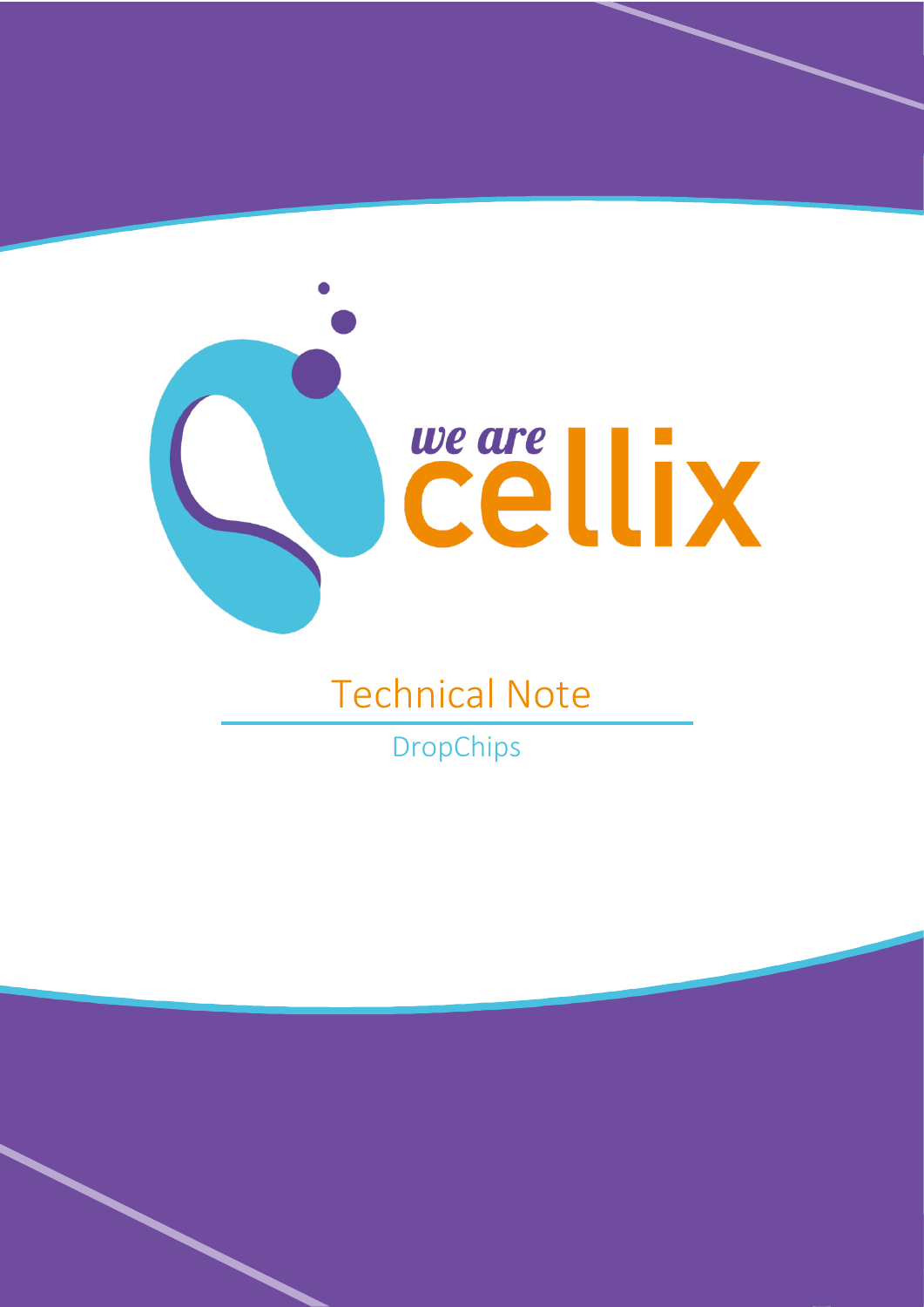## DropChip: for high throughput generation of microdroplets and monodispersed emulsions

DropChips contain three "droplet generators" and one "splitter" (Y-junction channel) for splitting the continuous phase (oil or water). The channel surface properties are optimized according to the type of application:

- Hydrophobic channels for water-in-oil (W/O) droplets
- Hydrophilic channels for oil-in-water (O/W) and gas-in-water droplets.

Frequency and size of the droplets can vary depending on several factors: channel dimensions; flow rates; oil type; surfactant type and surfactant concentration.

Fluidic ports (not displayed in the drawing) allow the user to plug directly a 25 Gauge needle into the inlet without using any additional glue or connector. Suitable tubing sets can be purchased directly from Cellix Ltd.

## **Recommended tubing sets:**

- Biochip-connect single inlet cables pk 10 (product code: BIOCHIP-CONNECT-B1ICPACK10)
- Biochip-connect single outlet cables pk 10 (product code: BIOCHIP-CONNECT-B1OCPACK10)

DropChips are supplied in packs of 2, facilitating 6 droplet generators and 2 splitter per pack.



*Figure 1: DropChip footprint overview*



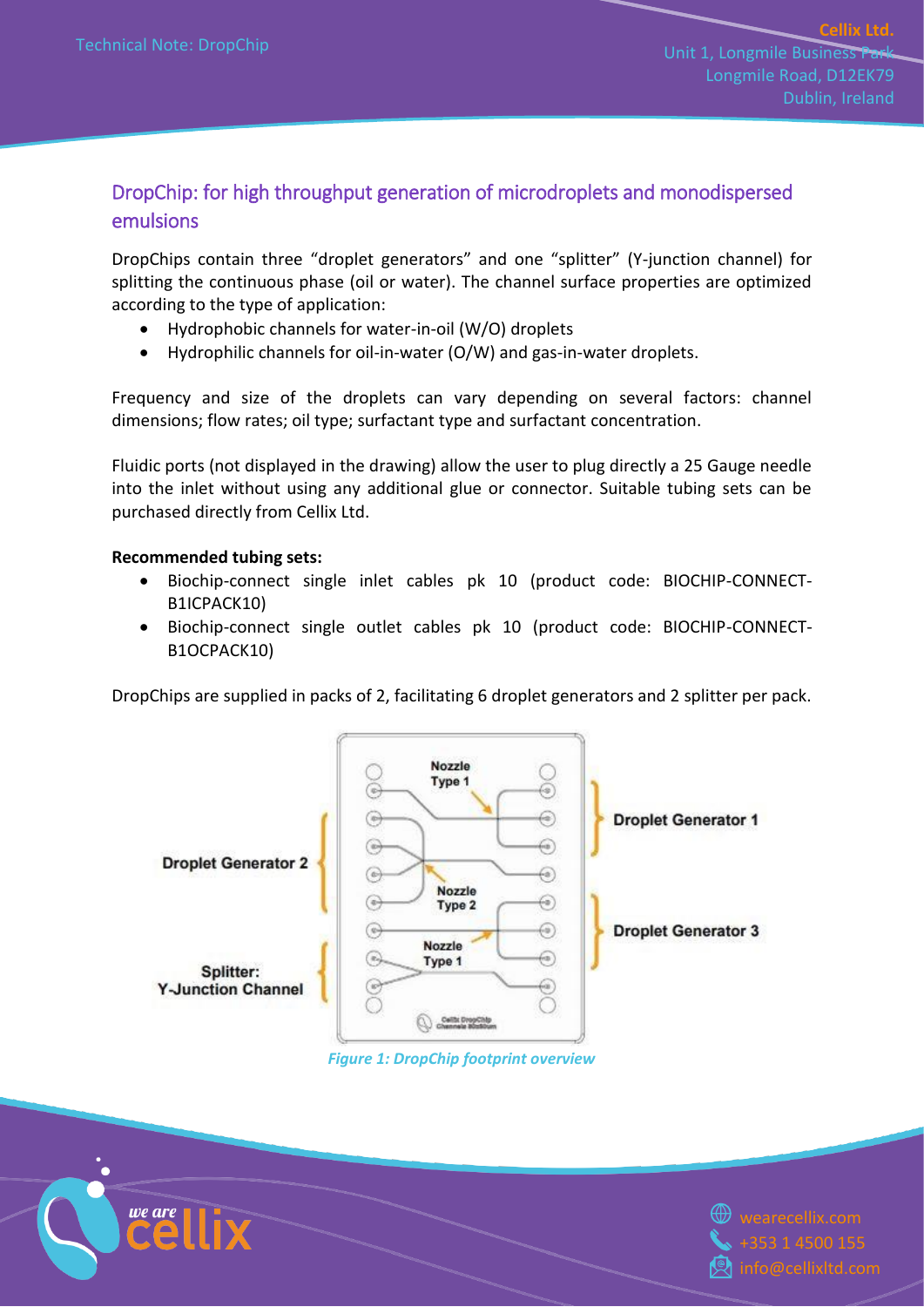| <b>Technical specifications</b>          |             |  |  |  |  |  |
|------------------------------------------|-------------|--|--|--|--|--|
| Material                                 | Acrylic     |  |  |  |  |  |
| Number of droplet generators per biochip |             |  |  |  |  |  |
| Number of splitters per biochip          |             |  |  |  |  |  |
| Dead volume at input port                | $0.1 \mu L$ |  |  |  |  |  |
| Thickness of biochip                     | $2.5$ mm    |  |  |  |  |  |



*Figure 2: nozzle type 1 Figure 3: nozzle type 2*